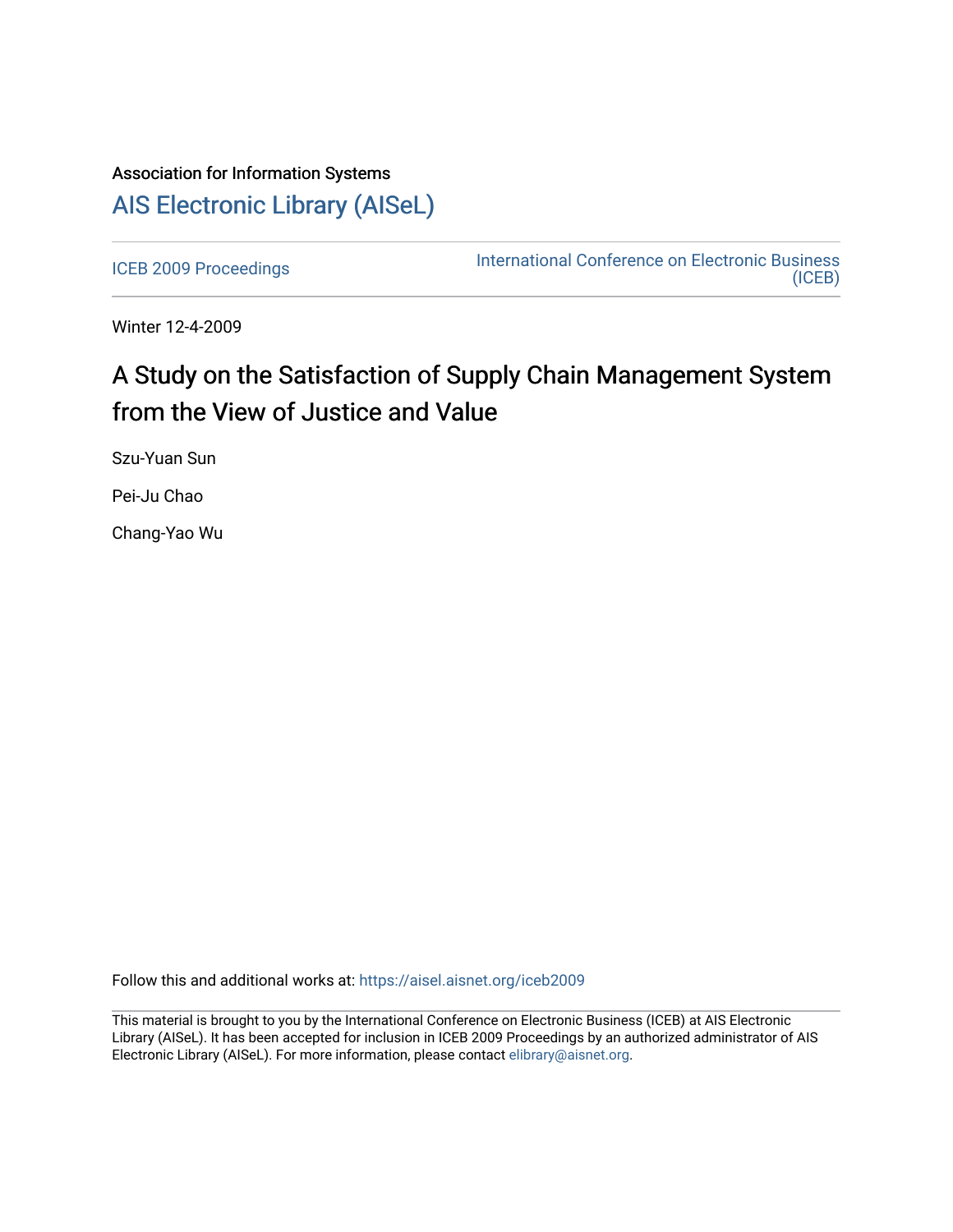# **A STUDY ON THE SATISFACTION OF SUPPLY CHAIN MANAGEMENT SYSTEM FROM THE VIEW OF JUSTICE AND VALUE**

Szu-Yuan Sun<sup>1</sup>, Pei-Ju Chao<sup>2</sup>, Chang-Yao Wu<sup>3</sup>

<sup>1</sup>Department of Information Management, National Kaohsiung First University of Science and Technology

<sup>2,3</sup>Graduate School of Management, National Kaohsiung First University of Science and Technology

<sup>1</sup>sunnyy@ccms.nkfust.edu.tw; <sup>2</sup>u9428908@ccms.nkfust.edu.tw; 3 u9528906@ccms.nkfust.edu.tw

## **Abstract**

Due to the common, most enterprises have utilized information technology (IT) to enhance their competition and performance. Meanwhile, governments in Taiwan have encouraged enterprises to adapt e-commerce by putting policies and facilitating technology. Nevertheless, only few literatures discuss or evaluate the satisfaction of E-SCM after establishing information systems by enterprises. This research attempts to integrate three well-founded theories – Information System Success model (ISS), Organization Justice Theory and Consumer Value to develop our model. Using Structural Square Modeling (SEM) analysis performed on results of a questionnaire given to the providers of SCM who have established the E-SCM in their enterprises. The results showed that the distributive justice, procedural justice and interactive justice in the organization justice theory have a significant effect on the performance outcome in the E-SCM. It also showed that the system and service quality in the IS success model and the cost and service value in shopping value have a significant effect on the satisfaction of the E-SCM. The contribution of this study can be further research in academic and practical.

**Key words**: Information System (IT), Electronic Supply Chain Management (E-SCM), Organization justice, Consumer value, IS success model (ISS).

## **Introduction**

Electronic Supply chain management integrates many activities of the supply chain through improving the relationship between it in order to achieve constant competence. Some scholars [1] also suggest the goal of E-SCM is that customers simultaneously need to keep the balance between cost and customer satisfaction, through the integration of logistic and information flow among all of the supply chain. With the improvement of internet technology, the trend of globalization, the shortening of product life cycle, and the incensement

of customer service needs, the issue of supply chain management has become more focused.

 Simultaneously, since the prosperity of internet, e-commerce has become a trend among all the enterprises and they applied information technology to promote their competence. Due to the encouragement of government policies, all the enterprises digitalize their supply chain management. From around 1980, Taiwan started to promote an industrial automation development plan. With the change of external factors, the focus on industrial automation gradually transformed to the digitalization in the business process. Some government authorities such as the Department of Industrial Technology, the Industrial Development Bureau, the Ministry of Economic Affairs, the Commerce office of the Ministry of Economic Affairs, and the Institute for Information Industry, have already foreseen the importance of the supply chain. They were actively promoting supply chain management related plans to industries, for instance, the A and B plan, the digitalizing plan among systems and within systems. This is especially the case in digitalization among manufacturing industry. So far till 2003, they have established 39 digitalizing industrial chain systems in all the key industries, which have driven the coordinative digitalization working mechanism among more than 7,000 small and medium enterprises.

 However, there are very few related studies on the actual result of the system being built from the digitalization which were supported by the government. Therefore, the purpose of this study mainly focuses on supply chain management satisfaction. Based on related studies in the past, there were more studies that discussed the key success factors of suppliers adapting supply chain management than studies related to the satisfaction after suppliers successfully adapted the supply chain system. This study tend to integrate (1) the IS success model in the information management field, (2) the equity theory of organizational behavior and (3) consumer value in marketing to the theoretical study model. Also, this study is going to discuss the possible factors that might affect the satisfaction of

*The 9th International Conference on Electronic Business, Macau, November 30 - December 4, 2009*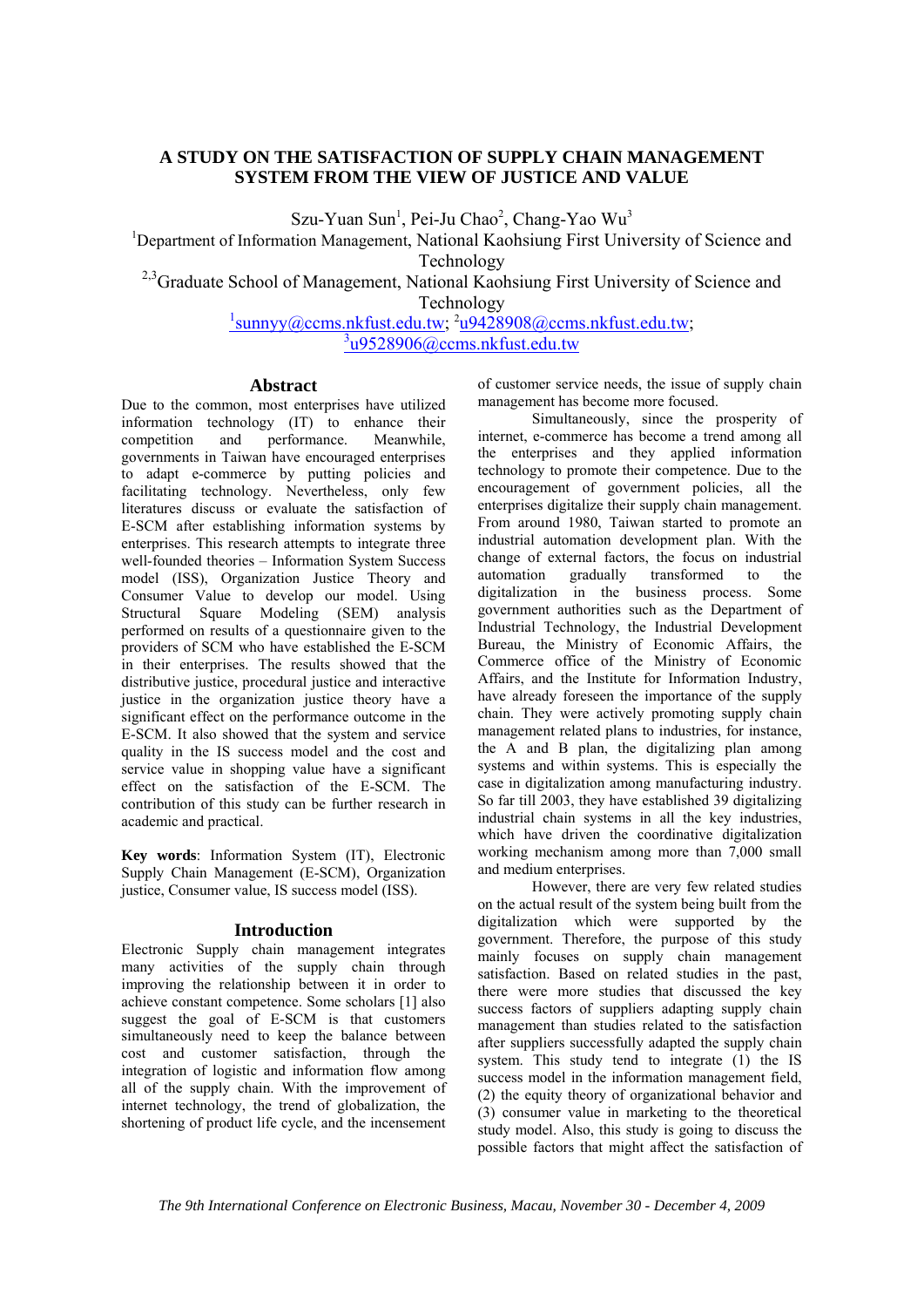the E-SCM for the suppliers. From the successful model of Equity theory and value theory which are combined with the IS point of view, we are going to have a further discussion about the satisfaction of adapting the E-SCM. This related topic is rarely discussed either in Taiwan or overseas. Therefore, it is very original.

 We chose company K to be the study example. Company K is the biggest motorcycle manufacturer in Taiwan, and it has been the best seller for six years. It is an epitome company with a completed supply chain and demand chain system. Company K joined the VNET project which was held by the Industrial Development Bureau, Ministry of Economic Affairs, and it helped Company K to build an E-SCM and provided it for all the suppliers. The purpose of Company K to build the E-SCM was to promote added value among enterprises with which it could also promote the company and its supplier's operational management. So, to evaluate the advantages and the disadvantages of E-SCM, the most direct approach is to evaluate the satisfaction of the users using the E-SCM. This will also helps us to understand the effective factors of the E-SCM and we can put these factors in consideration for further improvement of this system.

 In sum, the purpose of this study is to mainly discuss suppliers' satisfaction after using the E-SCM provided by the central factories. The study methods covered is the information system, organization justice and the shopping value theory. The aims of this study are as follows: 1. To integrate the IS success model, the organization justice theory and the consumer value theory, in order to discuss the effects of the satisfaction after the suppliers adapted the E-SCM. 2. To verify the methods of the satisfaction of the E-SCM by survey research in order to discuss the relations among all the concepts in the method. 3. To provide a reference for enterprises who would like to introduce the E-SCM in the future and the factors that should be considered when designing the system according to the result of this study.

## **Theoretical background, Research model, and Hypotheses**

This study integrated the related aspects from the ISS model, the Organization Justice Theory, Consumer Value Theory and the Consumer Behavior Intention. It established and discussed the effects of satisfaction of the E-SCM after the suppliers introduced the system. Figure1 depicts our research model and hypotheses.





An ideal supply chain management model is highly combining products and information, simultaneously and equally entered and flowed in that supply chain while providing the same information to all the participants in that supply chain in order to promote its service and effects , and at the same time, lower the related costs [2]. Each enterprise must devote itself to enhance the cooperative relationship among all the members belonging to this supply chain by integrating their operations, techniques and cooperative relationships. In addition to this they should integrate their information sharing so that they can bring the effectiveness of the supply chain system to the extreme.

The purpose of the supply chain is to fulfill the goal of enterprises in order to practice a set of all the enterprise activities [3]. For example, the information of the relationship in the supply chain in traditional industries taking orders from the costumers immediately by either director or indirect method. In the meanwhile, to ensure quality satisfaction, each member should develop a trustworthy partnership between each other in the procedure of sending information in the supply chain. The Internet integrates all the information from the supply chain of each enterprise under prompt, accurate and abundant circumstances in order to advance the members to operate in coordination in the supply chain. The direct sources from the supply chain is send through internet and the aspects that is beneficial for an organization are as follow: increasing production ability, decreasing costs, cycle shortening, improving its quality and strengthening the relationship between customers.

Simultaneously, the rapid developments of information technology and internet techniques have made a new interpretation of supply chain management [4]. The big change is not only operating the updated internet technology, but more importantly to varied itself to deal with the operation model of an enterprise and its key procedures with the updated techniques. Enterprises must re-examine its internal procedures, establish the information flow in the integrated environment among suppliers, manufacturers, distributors, retailers, and costumers, in order to speed up the information flow between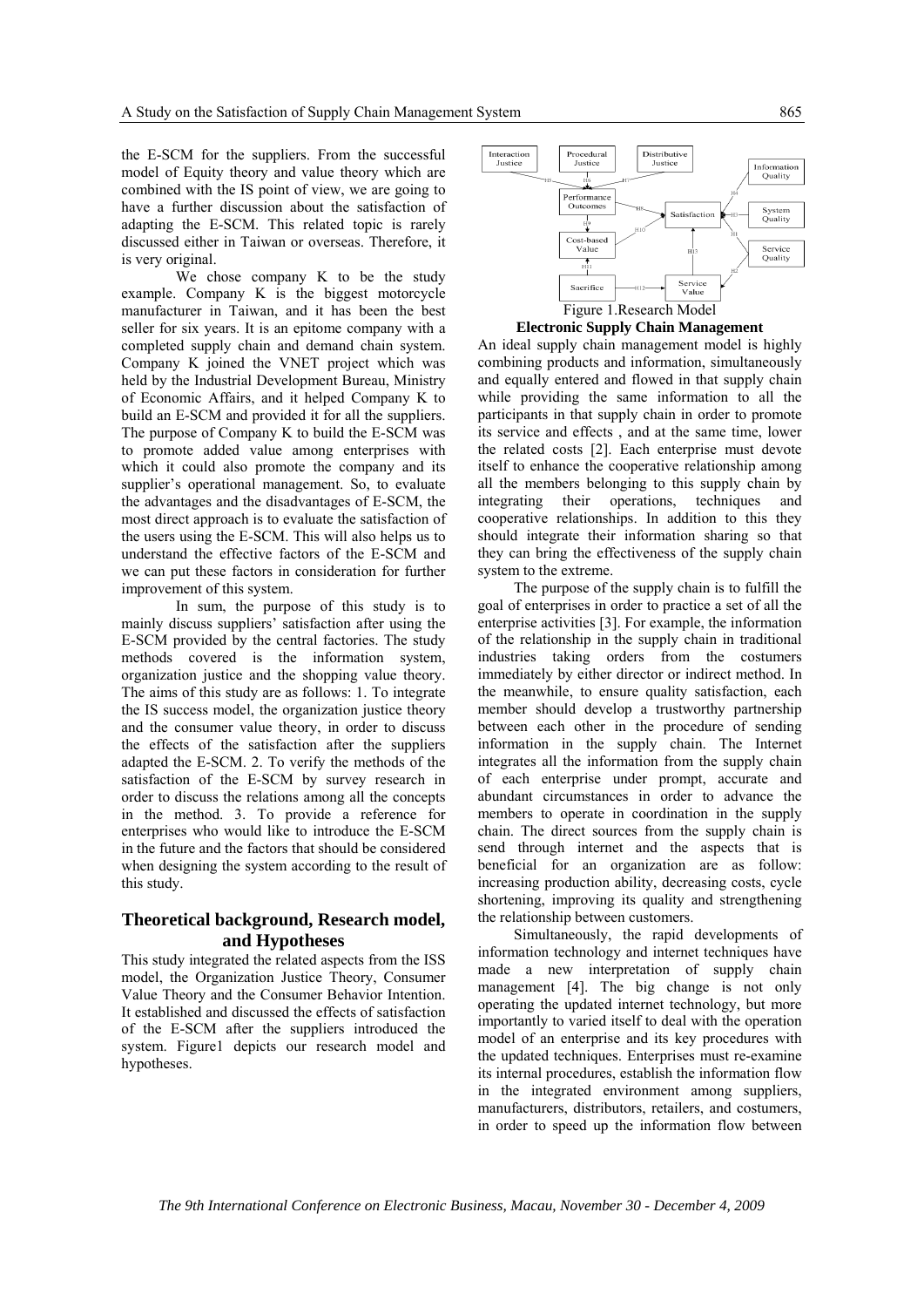the intranet and extranet of an enterprise, to achieve in the era of E-commerce.

#### **User Satisfaction**

The idea "User Satisfaction" was introduced firstly by in 1963 [5], it argued that if the information system could meet users need, it also could increase the user information satisfaction; however, if it failed, it failed the user information satisfaction, too [6] [7]." Some scholars believed that when the user satisfaction goes down in a certain level, its user is going to stop continue using the system. Some scholars [9] [10] [11] also both agreed that it will have a great impact on user satisfaction if the system can meet its user's expectation.

## **Consumer Satisfaction**

Internal marketing means that enterprise treats its staff as the customers, and to take one step further by selling the organization to them [12]. On the other hand, "customer satisfaction", in fact, has various definitions from the scholars in different study fields. The beginning of the study of "Customer satisfactory" started with a study by consumer satisfaction [13]. Since then, the study increased the interest of scholars to study "costumer satisfaction" further. Some scholars [14] concluded the different opinions from scholars of consumer satisfaction, and pointed out two of the aspects: Transaction–specific and Cumulative. Transaction–specific means the after-evaluation of the consumer's consumption experience or locations to determine the effects of a specific product or a specific service; Cumulative means the completed evaluation mainly of the service experience, the product experience and the consumption experience that can be the index for enterprises' operating performance. After integrating the opinions from scholars [15], indicated that consumer satisfaction comes from the anticipation and expectation towards the product before a consumer decide to purchase it and the recognition from a consumer after purchasing the product, its functional performance or the service of it after purchasing. Then to compare the level of happiness and disappointment of the two, there is a difference between the two since positive satisfaction or negative satisfaction can occur.

#### **Related Literature of IS Success Model**

After deeply explored and organized hundreds of articles [16][17] that had published on the information system journal, they raised the revised IS success system. They updated the model as follow: Service Quality, system quality, information quality, and claimed this model can be used in E-commerce.

#### **Service Quality**

After studying the related study articles and having in-depth interview with enterprises and customer groups, some scholars [18] had established a model. He thinks the good and the bad of a service can be determined by its service quality. The so called service quality is to have an evaluation that is judged over a long period of time and it can also be judged by the attitude towards a service. They added the definition of service quality in 1988 [19], they argued that a service quality should be ranked from the good and the bad of a service which happened when passing on procedures and the interaction between a customer and a service provider. They also emphasized that it is the customer that define the service quality, not a manager.

 Scholars indicated service quality is the reason to form service value [20]. They also proved that service quality has a significant impact on service value awareness of the customer in the evidence research. Some scholar further raised service value as the top model due to the relations among service quality, service value, and customer satisfaction and the behavioral intention [21]. In this model, service value was interpreted into the exchanging compensation between the sacrifice of service quality and awareness. In addition, the recognition of service value is able to affect the purchasing will of a consumer.

 Therefore, the service quality of a supply chain information system which is provided by a central factory will affect the satisfaction and the service value of the supply chain information system for the suppliers. For this reason, we raised two hypotheses as follows.

## *Hypothesis 1: The better the service quality of the E-SCM of a central factory, the higher the satisfaction of its supplier.*

*Hypothesis 2: The better the service quality of the E-SCM of a central factory, the higher the service value of the supplier.* 

#### **System Quality**

System quality was defined as a measurement of an information processing system [16]. Some scholars [22], however, defined system quality to whether you can find any bug in the system, the consistency of the user interface, the easy-to-use factor, the reaction rate of the interactive system, and the maintenance of the program code and its quality. Simultaneously, the service quality of URLS included the speed of reaction and accessibility of a system [23]. The former represents the waiting gap between the user and the URL he/she is using, the later represents the instant providing from the related system of a URL. This research showed that the reactive speed of a URL is the most significant effect judged by the user.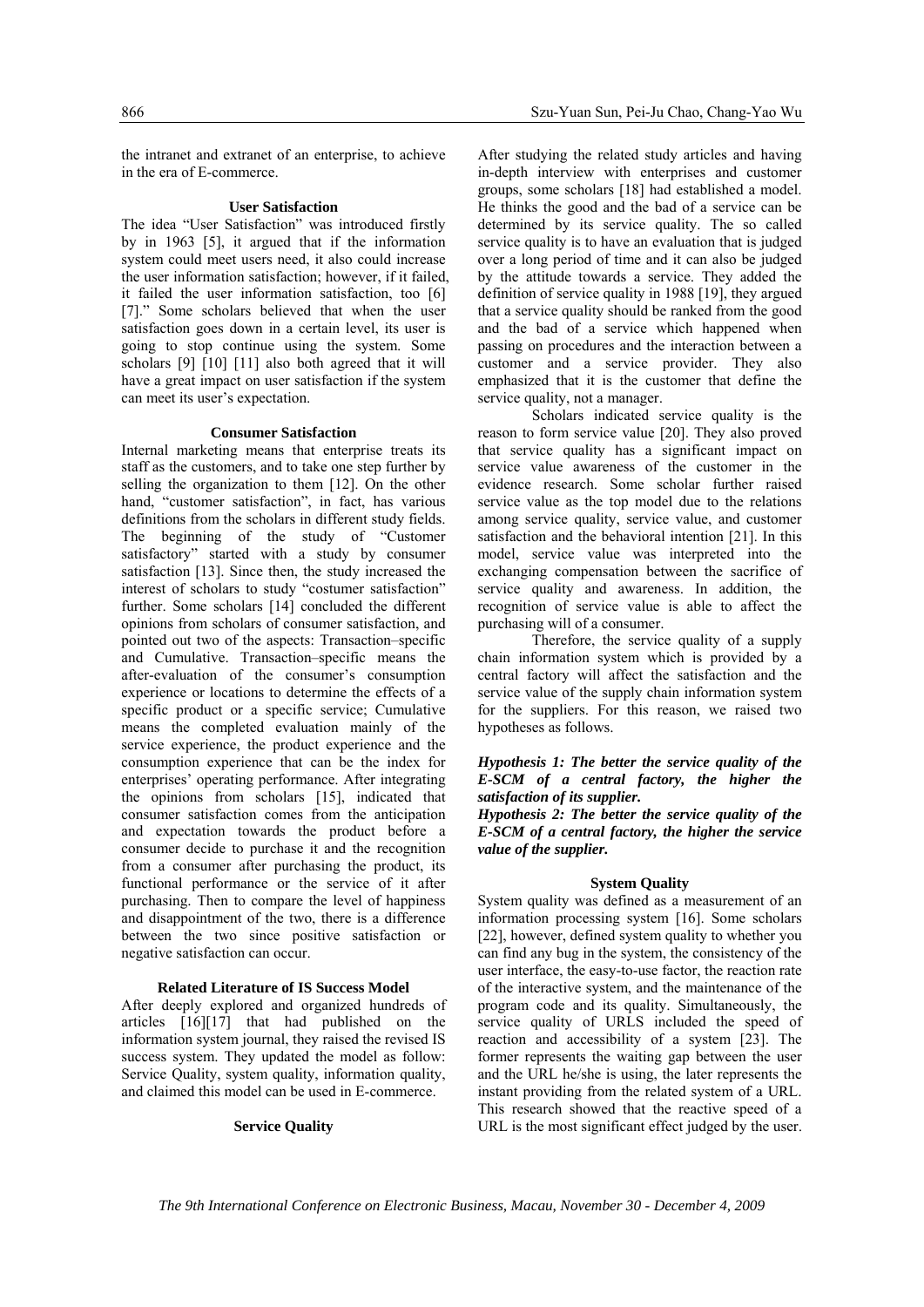From the discussion above, we raised a hypothesis as follow:

## *Hypothsis 3: The better the service value in a E-SCM, the higher the satisfaction of the suppliers of the E-SCM.*

#### **Information Quality**

Some scholars [24] [25] defined information quality as the information which is produced by the system that should meet the requirements of users, which includes: content, accuracy and formality. They measure covered the measurement of information quality. The index of this measurement was information accuracy, information completeness, information relevance, the need of information content, and the instant of information. According to our study, E-SCM is an information system [26]. Based on this discussion, we raised a hypothesis as follow:

## *Hypothesis 4: The better the information quality in an E-SCM, the higher the satisfaction of the suppliers in the E-SCM.*

## **Organization Justice Literature Review**

In a practical situation, "Organization Justice" is one of the key factors a manager needs to be concern of when giving an order. In a theoretical situation, "Organization Justice" is an important construct in organization management. The idea of organization justice was brought out through concepts of the Equity Theory and Distributing Justice which was brought out by a social psychologist [27], in addition, to expand and to integrate with theories from other scholars [28]. The key variable of organization justice is the objects chosen for comparison with the justice of organizing. These objects can be classified into three categories: Others, Systems, and Oneself.

 A scholar [27] emphasized the recognition of the result of distribution equity, in other words, distributive justice. The model of both Equity Theory and Distributive justice, however, can not completely predict the reaction from the understanding of people who are treated unequally [29] [30]. Therefore, the following researches brought out the theory of procedural justice [31], which means the equity people sense during a series of procedures. The drawing of procedural justice expanded the study of distributive justice. According to the study, it showed that the awareness of rewarding distributive justice is not as important as the awareness of procedural justice [32]; some scholars [33] organized distributive justice and procedural justice related documents. According to a scholar [33], based on the experience, the scholars differentiated and connected the variables of organization justice, and they showed that there are two components in procedural

justice: Formal process and interactional justice. They [34] also brought out interactional justice, emphasized the treatment that the members of an organization received, and if the communication among them had produced the awareness of equity.

 However, there are some scholars that think that interactional justice should belong to the third type of justice [35] [36] [37] [38] [39]. However, it is still not clear to determine if organization justice is able to narrate by using two or three factors [40]. Therefore, our study integrated all the point of views from the scholars mentioned above to start our research: Distributive justice, procedural justice, and interactional justice, to discuss the generality among the effects from different variables.

## **Work Performance**

The Equity Theory [27] indicates the increase or the decrease of working performance of staff comes from the recognition of equity of gaining, which means when a staff compares the input and output with a certain object. If his/her ratio is equal to the comparative object, it is fair; if not, this staff is possible to experience unfairness, nervousness and even unhappiness in these emotions. Some scholars also introduce and expand the concept to organizations. The equity concept in the organizational field has more attention on the recognition of equity from its staff. As a result, with more recognition of organization justice and the more equal a manager treats its staff, helped staff to play other roles that are not in their field better. The staff also will also have a better working performance in return to the organization. In short, the increase of organization equity recognition helps to increase the working performance in an organization.

### **Distributive Justice**

Many related researches mainly quote the Social Exchange theory to judge if it is equal enough [27]. Evidence in research showed that distributive justice can be flexibly applied in a different environment (from work to family, goals & from productivity to group interaction), and different motivations (from individual motivations to compelled motivations). Our research inferred that when a central factory changes its result aspect from a supplier's operating procedure, including: the way it acquire the orders, the numbers of orders, the amount of money from accounts receivable, it might affect the distributive justice recognition from psychological awareness, thus, affects the feeling result of the central factory to its information system. From the discussion above, our study raised a hypothesis:

*Hypothesis 5: The better the distributive justice in a supply chain management, the higher the*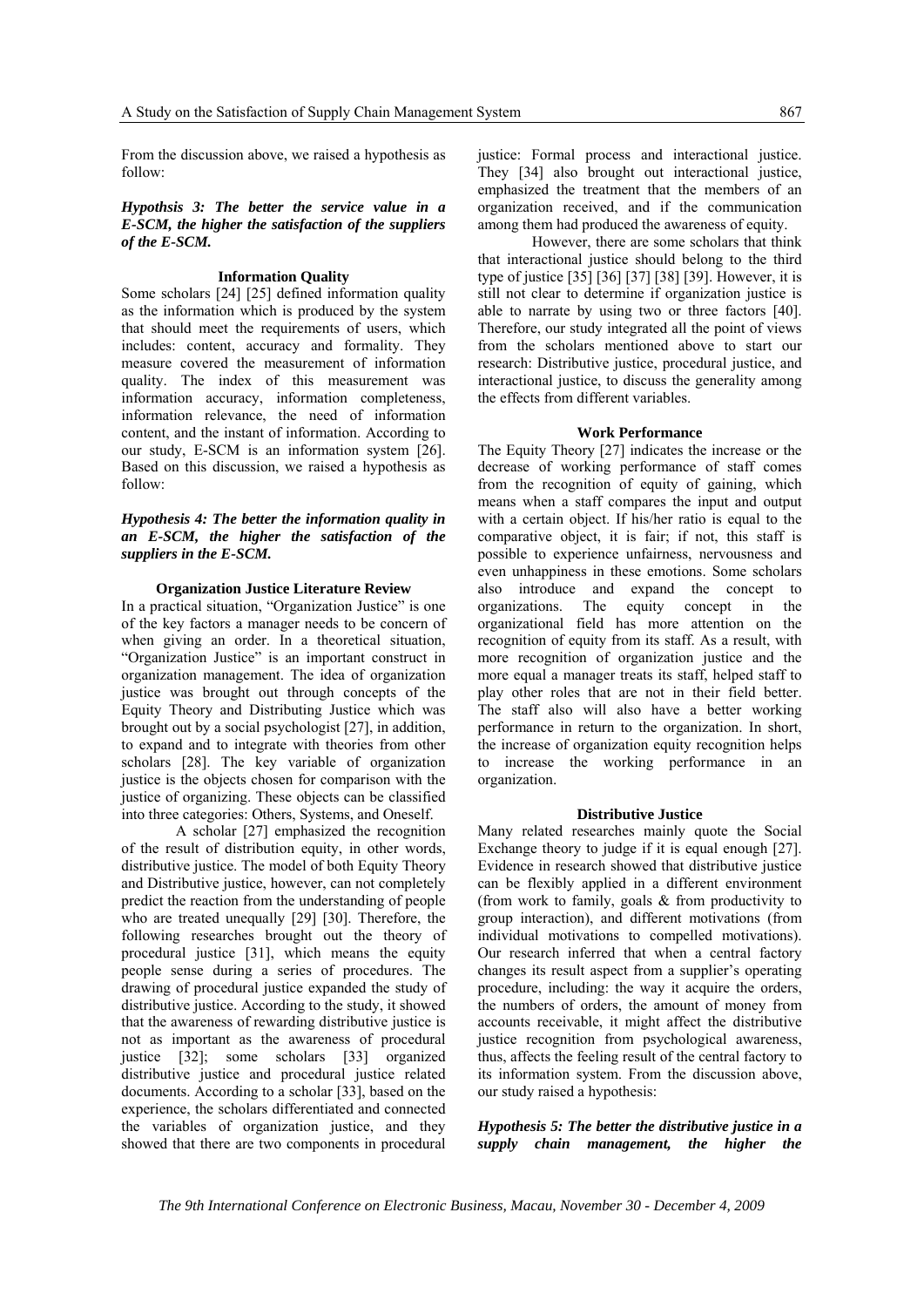*performance out come from the supplier to its E-SCM.* 

#### **Procedural Justice**

Two important concepts of procedural justice were found out in litigation [41], they are: process control and decision control. Process control is the solution of a lawsuit that must go through a series of official law procedures, and before the decision is made, people have a right to express their opinions and be involved in the procedure. Decision control means whether a litigant has an actual control power to his/her decision making, the main concern is focus on the legal procedure aspect. Later, a scholar [33], transferred procedural justice from the traditional result-oriented to procedure-oriented, which means from "how much the reward is?" to "how to decide the reward." He found out that even though at the end a person received unreasonable distribution, this person also recognizes it is fair because of procedural justice [42]. Therefore, our study inferred that when the operating procedure is fair enough in a central factory, there is more satisfaction from a supplier to the E-SCM of a central factory. From the discussion above, our study raised a hypothesis as follow:

## *Hypothesis 6: The better the procedural justice in a supply chain management, the higher the satisfaction of a supplier from an E-SCM.*

## **Interaction Justice**

"Interaction Justice" was firstly brought out by the scholars [34]. By reviewed the related literature [43], he raised up two constructive aspects of procedural justice, one is formal justice: a definition that is similar to the general definition of procedural justice; another one is interaction justice: an equality evaluation from a person when receiving an interpersonal relationship, which is either one-way or two-way. Interaction justice emphasizes on communication policy, an appropriate way for staff to complain when they are not satisfied with their work, a compensation policy, and the adjustment of false distribution. Therefore, whether a central factory provides a complaint procedure for a supplier in order to express a supplier's feeling, it is going to have a great impact on a supplier's awareness of his/her interaction justice. From the discussion above, we raised a hypothesis:

## *Hypothesis 7: the better the interaction justice in a supply chain management, the higher the performance outcome from a supplier to its E-SCM.*

#### **Value**

"Value" was firstly mentioned in the marketing field. When a scholar raised the aspect of costumer-orientation, he suggested that a product in order to please a customer creates "value" [44].scholars also suggested that Value is the comparison between receive and gain [45]. A scholar gave a completed definition to "Value": [Value is a completed evaluation that consumers made for the effectiveness of a product, which is based on the recognition of costs and benefits. "Benefits" varies among people, for instance, some people want to benefit from quality, other want to benefit convenience. "Costs" is the same, some people are more concerned about time cost while some people are more concerned about money cost, or the energy it is going to cost them on a certain thing. So, "Value" represents the exchange after both obtaining and devotion.][46].

The Consumption Values concept model which was raised by a scholar [47], divided consumption value to three parts: cost-based value, quality, and performance outcomes. The "Value" aspect in the consumption value concept model [47] covered product value and service quality. Since this study is discussing the satisfaction of suppliers after using the E-SCM built by the central factory, this study tend to adapt and illustrate the service value, information value, and information quality in the IS success mode [16]. We are not going to have a further discussion about the independent variable, ideal standard, from a Value aspect in the Consumption Value Concept [47]. However, in supply chain management, a party with an advantageous position, for instance, the central factory, is about to require another party, like, the supplier, to join the establishment of an inter-organizational information system. Although the supplier in this framework plays a role of a consumer, it can only accept the information system which is organized by the central factory. It doesn't have a chance to choose or compare it with other information systems. Due to this reason, we are not going to have a further discussion about the behavioral intension aspect from the satisfaction model of the consumer behavioral intention [21]. In this article, we only chose satisfaction as the independent variable of performance outcomes, cost-based value and sacrifices.

#### **Performance Outcomes**

The performance outcomes which are mentioned in consumption value model [47], indicated the period of time after a consumer consumes and the sacrifice happens to a consumer, after the comparison of his/her feelings. It is a comparison of explicitness, in terms of a consumer being able to use some of the standards in his/her mind as established standards to do comparison. After comparing with these cost and benefit standards, it transforms performance outcomes to a specific feeling, for instance, pleasure, monetary value, or a kind of utility. Consequently, after a supplier use the E-SCM, a supplier compares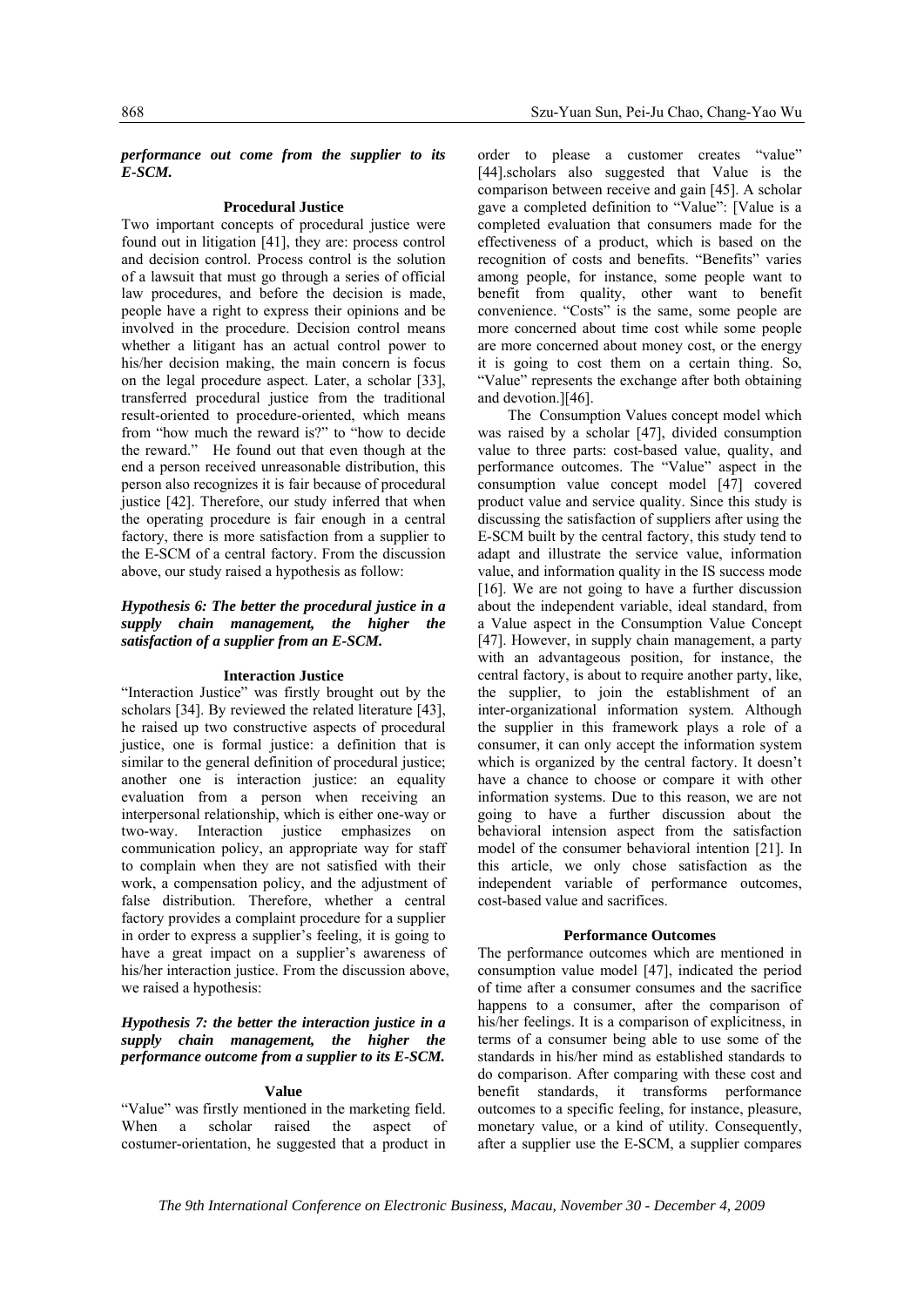it to the result of sacrifices, and it influences a supplier's point of view towards the satisfaction and cost-based value of the central factory's E-SCM. For this reason, our study raised the following hypotheses:

## *Hypothesis 8: After a supplier using the E-SCM, the better the performance outcome is, the higher the satisfaction of the E-SCM is.*

*Hypothesis 9: After a supplier using the E-SCM, the better the performance outcome is, the higher the cost-based value is.* 

## **Cost-based Value**

In cost-based Value, we adapted the concept of transaction costs. Scholars [48] brought out the idea that when a buyer choosing to trade in a traditional marketing environment or E-commerce environment, this buyer has to take in consideration six related costs, these are: 1. Price of a product, 2. Searching costs, 3. Risk costs, 4. Delivery costs, 5. Business costs, and 6. Marketing entry costs. Consequently, the profits that a supplier receive after using supply chain management, compares with the related costs the supplier has to take, it is able to influence the satisfaction of a supplier from the central factory information system. Based on the discussion above, we raised a hypothesis as below:

## *Hypothesis 10: The better the cost-based value of the E-SCM used by a supplier, the higher the satisfaction to the E-SCM.*

#### **Perceived Sacrifice**

A scholar [46] suggested that a sacrifice mainly includes perceived currency value and perceived non-currency value. Currency value is the actual price which is experienced after a supplier use an information service, like, an internet platform fee. In addition, the supplier perceived currency value is the transformed perception, for example, "expensive" or "cheap", from the actual price to a meaning form. On the other hand, the perceived non-currency value price includes the searching costs, time costs, and psychic costs that a supplier must pay when enjoying the information service. Cost-based Value in the model of consumption value [47] is the effectiveness of a product and service experienced by the supplier, but not its costs. Based on the discussion above, there are two hypotheses we raised:

## *Hypothesis 11: The less the perceived sacrifices of the E-SCM used by a supplier, the higher the cost-based value to the E-SCM.*

*Hypothesis 12: The less the perceived sacrifices of the E-SCM used by a supplier, the higher the service value to the E-SCM.* 

#### **Service Value**

 "Values" is based on four of the following definitions: lower price, the benefits gained from a product, the exchange of price and quality, and the exchange of costs and benefits [46]. Scholars [20], moreover, suggested integrating these four definitions into one, which is: "based on the service effectiveness, consumers have an overall evaluation of the benefits they receive and the costs they pay. Hence, the service value produced by the supply chain information system from central factory used by a supplier is able to influence the satisfaction of central factory E-SCM to a supplier." Therefore, this study raised the following hypothesis:

*Hypothesis 13: The better the service value of E-SCM used by a supplier, the higher the satisfaction to it.* 

# **Method**

## **Research Methods**

The methods of this study are an individual case in-depth interview of the qualitative method and quantitative method investigation research method. A scholar suggested this research method is very helpful when doing a study [49]. If it can be combined with the case study method in a qualitative analysis, it has a great improvement to the research result. The research method of this study verified the research hypothesis and the integrated model of the consumption value concept development, used the result of an individual in-depth interview and research method to test and verify the recycled questionnaires by analyzing the data and the models according to structural method.

#### **Variable Measurement**

The variables in this study can be categorized into a dependant variable, medium variable, and independent variable. The independent variable in the model are: service quality, system quality, information quality, distributive justice, procedural justice, interaction justice, performance outcomes, and sacrifices; the medium variable are: cost-based value, service value; the dependent value is measured by the performance outcome satisfaction of the E-SCM. Each measurement item is rated according to the Likert rating scale (from 1: very disagree to 5: very agree). In order to receive a questionnaire that has good credibility and effectiveness, the variable measurement is based on related literature, and adapts a rating scale that is credibility proved with efficient effectiveness. During the process of this questionnaire designing, there was a professor that had a careful and deep discussion of the content, in order to promote the face validity and content validity of this questionnaire. Finally, there was a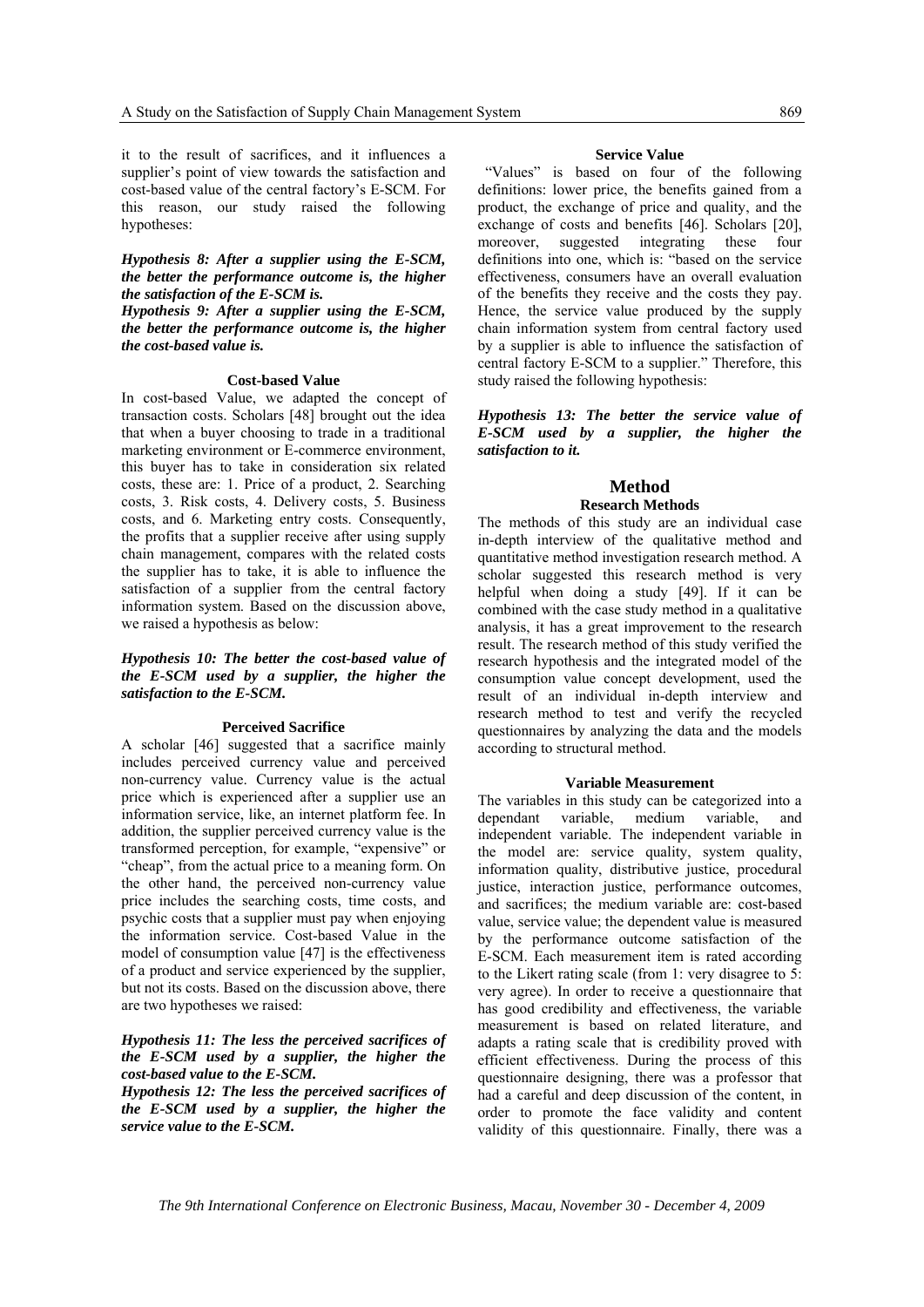trail of this questionnaire, in order to reinsure the quality of it.

## **The Discovery and Result of Individual In-depth Interview**

**The choice between single case and multiple-case** The single case is adapted at the stage of exploratory in the beginning of a research and later as a theory of denial. The multiple-case design can be used in case comparison and analyzed to develop or extend theories [50] [51]. The verification of this study is based on the consumption value concept [47] and is built by the framework of the study of satisfaction of the E-SCM, in terms of observing the key factors that influence the satisfaction of suppliers. For the purpose of the study, it should go through the deep understanding of the multiple-case design in order to carry out cross case analysis to seek for a general principle and not to focus on the overall discussion on a single case. Therefore, it is appropriate for this study to adapt a multiple-case design.

#### **The choice of cases**

The study is based on suppliers' point of view to measure the conceptual framework of the satisfaction of the E-SCM. Therefore, the choice of samples focuses on the suppliers who have close cooperation with central factory. The businesses of suppliers are: frames, plastics, engines, electronics, and others. The multiple-case in-depth interview samples are mainly enterprises in southern Taiwan. They are wide spread in the industrial areas of Kaohsiung city, Kaohsiung county, and Tainan. When we choose our cases, we consider the scale of supplier enterprises and their willingness. We firstly interviewed them through phone calls to decide our interview objects. There were three electronics enterprises that accepted our request.

## **Data analysis and the Result**

A case study is often criticized due to a weak generalization [52]. By posting and emailing the questionnaire, the study collects all the questionnaires answered by suppliers who use the E-SCM, then analyzed these questionnaire by SPSS and SEM to test and verify the data and models from the research models and hypotheses of this study.

#### **Retrieved Questionnaire and sample characteristics**

The sample in our study is majored in the suppliers who are using the supply chain management of KYMCO. We sent out a total of 374 questionnaires. Considering the low retrieval of the questionnaire, the person in charge of central factory supply chain system visited these objects in person or informed them by phone after posting the

questionnaires .Moreover, a notice was also sent out through email about the internet questionnaire to increase the numbers of samples. The details are as below: There were 110 questionnaires sent out by visiting objects in person, the number of retrieved questionnaire were 104 copies. Questionnaires sent by post: 60, retrieved: 55. Questionnaires sent by email: 204, retrieved: 93. The total amount of send out questionnaires was 374 and we retrieved 252 copies that is a retrieval rate of 67.3%. Deducting 10 copies of invalid questionnaires due to same reply, valid questionnaires were 242 copies with a valid retrieval rate of 64.7%.

 This study is using ANOVA and General Liner variable analysis to have a satisfied analysis of the significance through the information from both individual and company traits. We found that the satisfaction showed in questionnaire-filling personal attribute, the most significant difference is the age group, specially the age group between 20s to 30s and 50s above. The group of 20s to 30s has a higher satisfaction with the E-SCM that is more than the group of 50s. Our research suggests that this is due to their motivation and acceptance in learning IT technology and how to use it.

 In the attribute of computer skill level, objects who are very good at computer skills, the level of the satisfaction with the E-SCM is acceptable> passable> bad, this also presents a significant difference. Based on our analysis, the competence of computer skill could also influence the recognition of satisfaction among users. There are not any significant differences in other attributes; for instance, age, educational background, and the time spend on the internet. Therefore, from the finding of the questionnaire- filling personnel we can find that there is a connection between the two attributes mentioned above and the satisfaction ranking.

## **The verification of Questionnaire Credibility**

This study carried out the analysis to the validity and credibility of information from valid questionnaires. First, we started analyzing the construct validity from the rating scale, then started analyzing convergent validity and discriminant validity. The analysis of information credibility, we measured and explained it according to Cronbach's alpha measurement instrument. The eleven aspects in our study's credibility range are between 0.880 and 0.948. Both of the figures is larger than 0.7; the overall figure of Crobach's alpha is 0.975, which shows our questionnaires have a very high credibility. Consequently, the framework has reached a certain standard of credibility.

 This study adapted all kinds of questions in supply chain management as a basis to extract the representative factors. It analyzed each question of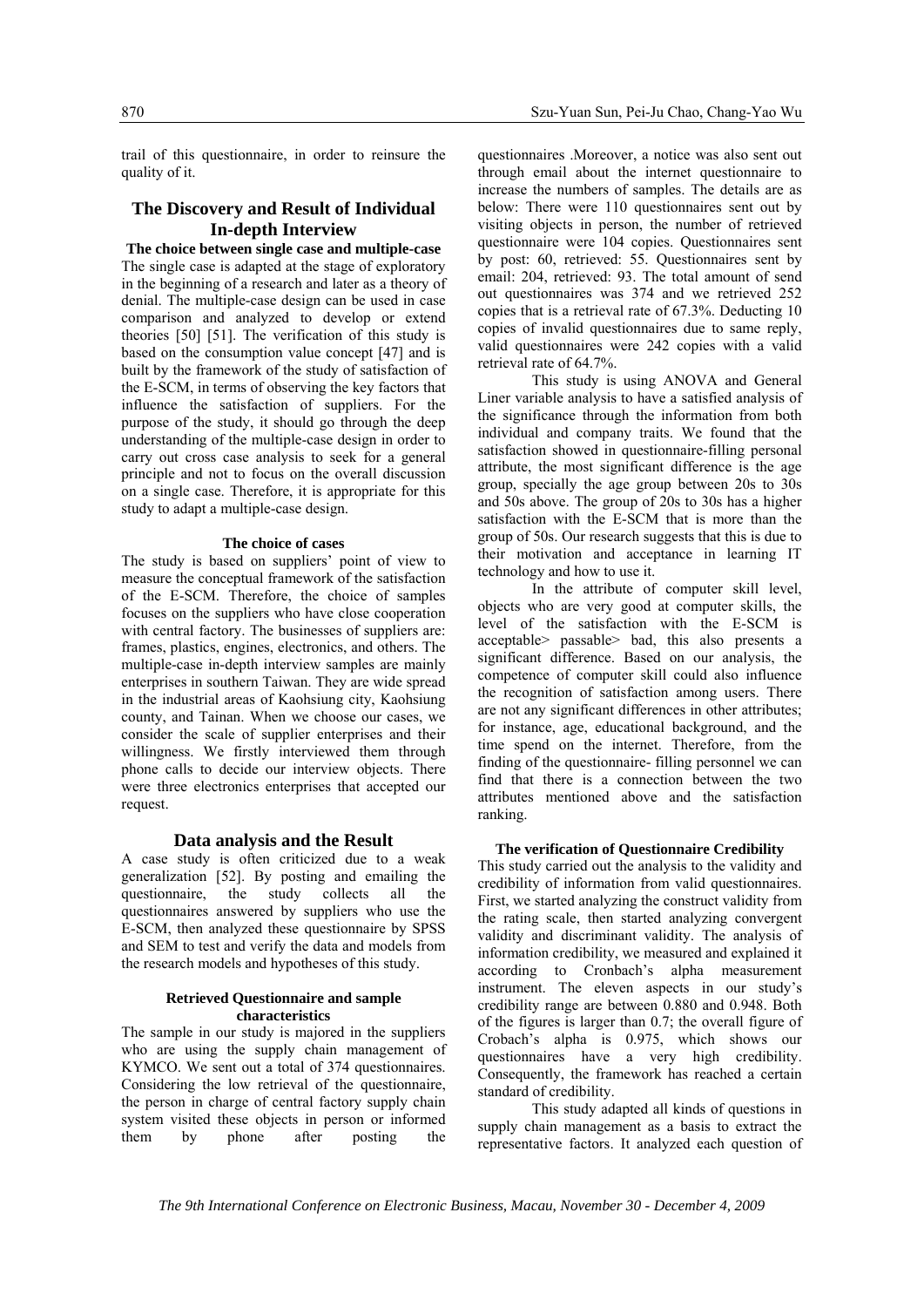the questionnaire by principle component analysis, and used it as preparation work for factor analysis. We set up the eigenvalue greater than 1, and use varimax of orthogonal rotation as a factor rotation, and chose the question that the loading modulus greater than 0.5 after the rotation as the component. There were 67 questions and we drew out eleven main components. Total variance explained is 74.34%. Finally, we named each component according to the content of questions covered in each of them.

## **The examination of research model**

Since Structural Equation Modeling (SEM) in expressing processing procedure is able to test and estimate the causal relationship by a series of structural formulas and able to frame a casual diagram through casual relation in order to have a clear understand of a research aspect [53]. Moreover, we tested and verified the suitability of the model by adapting EQS6.1 software, used the Maximum Likehood to estimate the measurement model, and analyzed all the aspects which are the representative scores of the sum of all the questions.

 After integrated all the questions by their aspects and analyzed through EQS, the index of matching rate from each aspect model, like, CFI, NFI, and IFI all reached to a perfect acceptable standard (CFI=0.946, NFI= 0.939, IFI= 0.947- these are all greater than  $0.9$ ); GFI=  $0.898$ , NNFI=  $0.859$ - these also close to the fitting standard, so is SRMR which is 0.066. Consequently, it shows the relations among all the aspects defined in the model fits the proved information. After confirmed the model has a certain fitting rate, we further inspected the relations among all the aspects, which are the hypotheses raised in this study. We integrated the routes and relations among all the aspects to figure 2.



Figure 2. The analysis result of this research model, note: \*\*\*, p< 0.01

**Illustration and Discussion**

We are going to discuss and integrate the reasons and analyze the result of some hypotheses that are not supportive.

## **The relations between Information Quality and Satisfaction**

When we were retrieving the questionnaires, we were informed by our team members that the carrying out of supplier informationalization doesn't bring any convenience or simplification on workload. However, they have to recruit people that have ability to work out the system with the central factory for promoting activities. Due to the frequency of information staff leaving their jobs due to the rapid changing of society, these supplier managers can only choose staff that has the same ability among the staff they already have to work on this practice. Due to the increasing workload, the staff who are chosen to work on this task can only try their best to process the information from the E-SCM provided by the central factory, but they are able to consider the information quality whether it is good or bad, and they have no extra time to discuss and improve the problem with the information staff in the central factory. Therefore, we can say that the information quality of the central factory doesn't influence the overall satisfaction of the E-SCM.

## **The relations between Performance Outcomes and Satisfaction**

Performance outcomes means that after suppliers compared the external standards with their internal standards, the comparison transforms to some specific feelings, for instance, purchasing procedures, shortening of operation terms, the decrease of stocks, and the increase of actual delivery rate, shortening the order processing cycle, promoting delivery rate, improve the defection of products, and accounts receivable. Due to the fact that the items we mentioned are mostly beneficial to the enterprises themselves, the operators can not feel that they are benefited by that. Moreover, a dominant central factory requires their suppliers to compromise the introduction of the E-SCM. Consequently, to the suppliers, in order to get orders, they have no choice but to change their internal operating procedure in order to compromise the information system provided by the central factory. Some related studies in the past also indicated that there is a possibility of user denial when a new information system is introduced. So, the change of procedures to these suppliers might not be able to shorten their practical operation procedures and they have to do poorly-work done over again. Therefore, the better the performance outcome from a supplier, the better the satisfaction towards E-SCM does not exist.

## **Research Contribution**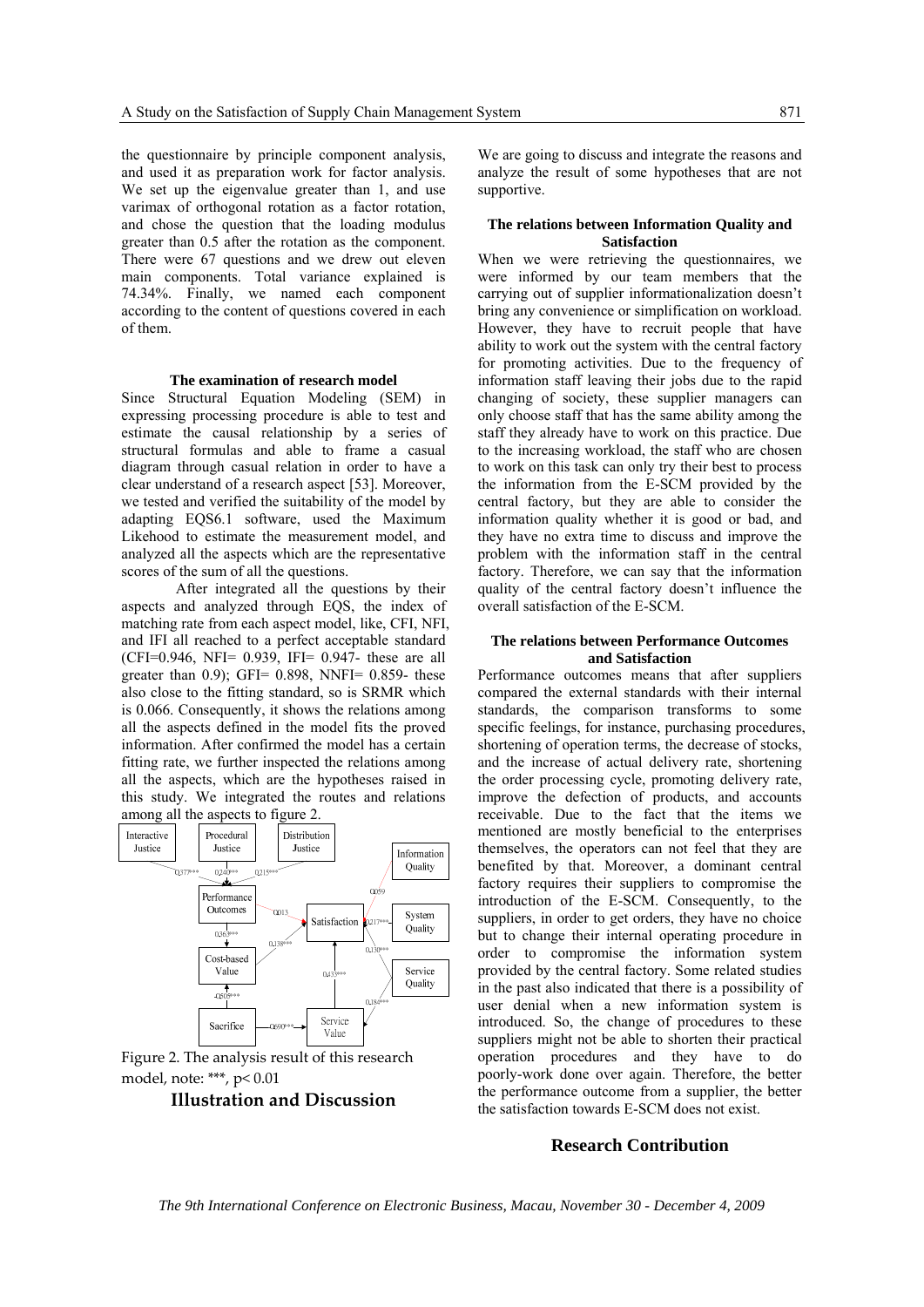The contribution of this study can be classified into two categories as follow.

#### **Integrating the satisfaction model theory framework**

From the research in the past related to the satisfaction of the E-SCM, most of them used the supply chain partnership as a main subject and used the elements of cooperation, commitment, trust, conflicts, to discuss the satisfaction of suppliers. However, due to the lack of discussion of related topics, our study takes the supplier chain users' point of view, applied the IS success model, the organization justice theory, the consumption value concept and the consumer behavioral model as an integrated basis, to measure the satisfaction study model of E-SCM built by the central factory. Therefore, there is an importance and necessity to our study to integrate the different concerns of the satisfaction framework, to test and verify the casual relations among all factors.

## **Conformation of the key factors which influence a E-SCM**

We can tell from the conclusion of our study, from a supplier user's point of view, that the distributive justice, procedural justice, and interaction justice, as three variables in the E-SCM have a great impact on the performance outcome in an E-SCM. The service quality, system quality in the IS success model and the Cost-based value and service value in the consumption value concept, these four variables has a great impact on the satisfaction of an E-SCM. On the other hand, the performance outcome and sacrifices of these two variables in the consumption value concept have a great impact on the service value in E-SCM. In conclusion, after integrating the illustrations above, this study suggests that if a central factory is about to foresee and understand and deal with these influential factors, they are more likely to be able to win higher support and satisfaction from suppliers in E-SCM.

#### References

- [1] Handfield, R. B. and Nichols, E. L., Introduction to Supply Chain Management, Prentice-Hall International Editions, 1999.
- [2] Frentzel D. G.and Sease G. J.,"Logistics... Taking Down the Walls ", *Annual Conferences Proceedings, CLM*, 1996, pp.643-654 .
- [3] Tapscott, Digital economy, McGraw-Hill Inc, New York, 1997.
- [4] Kalakota,R. and Robinson,M. , E-Business Roadmap for success, Reading, Mass.: Addison-Wesley, 1999.
- [5] Cyber, R. M. and March, J., A behavior theory of the firm, London: Blackwell, 1963.
- [6] Ives, B.; Olson M.H. and Baroudi, J.J., "The

Measurement of User Information Satisfaction", *Communications of the ACM*, Vol. 26, No.10, 1983, pp.785-793.

- [7] Bailey, J.E. and Pearson, S.W., "Development of a Tool for Measuring and Analyzing Computer User Satisfaction", *Management Science*, Vol.29, No.5, 1983, pp.530-545.
- [8] Evans, J., "Measures of Computer and Information Systems Productivity Key Informant Interviews", Tech Report APR-20546/TR-5, Westing House Rs., Pittburg, Pa., October,1976 .
- [9] Rushinek, A. and Rushinek, S. F., "What Makes Users Happy?" *Communications of the ACM*, Vol. 29, No. 7, 1986pp.594-598.
- [10] Conrath, D.W. and Mignen, O.P., "What Is Being Done to Measure User Satisfaction with EDP/MIS", *Information and Management*, Vol. 19, No.1, 1990, pp.7
- [11] Melone, N. P., "A Theoretical Assessment of the User Satisfaction Construct in Information Systems Research," *Management Science*, Vol. 36, No. 1, 1989, pp.76-91.
- [12] Gronroos, C., "Internal Marketing- Theory and Practice", *in American Marketing Association Services. Marketing Conference Proceedings*, 1981, pp.41-47.
- [13] Cardozo, R. N.," An experimental study of customer effort, expectation, and satisfaction", *Journal of Marketing Research*, 24, 1965, pp.244-249.
- [14] Anderson, Donald R. Lehmann, and Eugene W., "Customer Satisfaction, Market Share, and Profitability: Findings from Sweden", *Journal of Marketing*, 58(July), 1994, pp.53-66.
- [15] Kotler, P., Marketing Management: Analysis, Planning, Implementation, and Control, 9th ed., New Jersey: David Borkowsky, 1997.
- [16] DeLone, W.H.and McLean, E.R ,"Information systems success revisited.", *Proceedings of the 35th Annual Hawaii International Conference* on 7-10 Jan 2002 pp.2966 – 2976
- [17] Pitt, L. F, Watson, R. T. and Kavan, C. B., "Service Quality: A Measure of Information System Effectiveness", *MIS Quarterly*, (19:2), 1995, pp.173-187.
- [18] Parasiraman, Zeithaml, and Berry., "A conceptual model of service quality and its implications for future research.", *Journal of Marketing*, Vol.49, Fall, 1985 , pp.48,
- [19] Parasuraman, A., Valarie A. Zeithaml, and Leonard L. Berry. , "SERVQUAL: A Multiple-Item Scale for Measuring Consumer Perceptions of Service Quality." *Journal of Retailing* 64: 1988, 12-40.
- [20] Bolton, R. N. and J. H. Drew, "A Multistage Model of Consumers' Assessments of Service Quality and Value," *Journal of Consumer Research*, Vol. 17, 1991, pp. 375-384.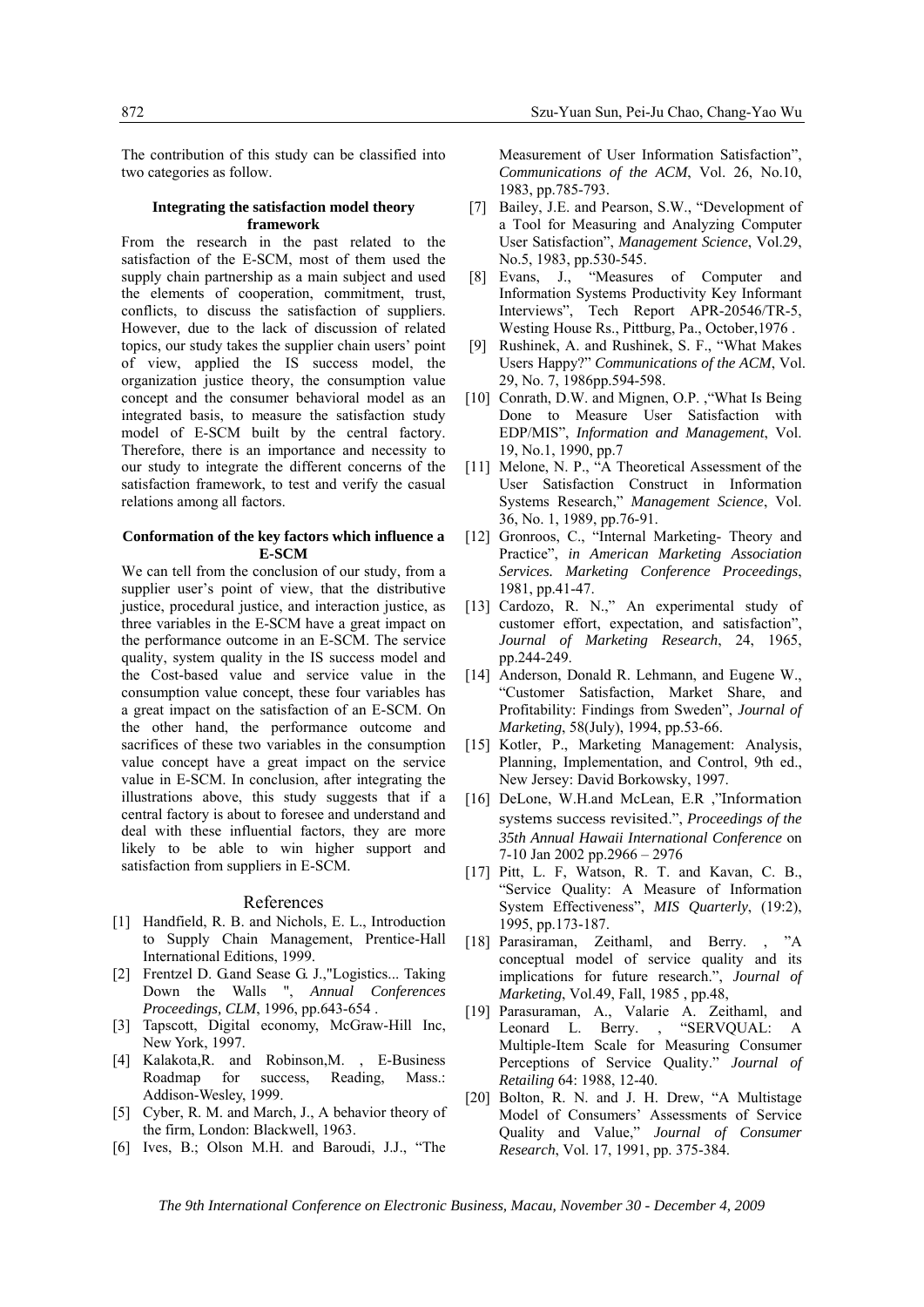- [21] Cronin, J. J. Jr., M. K. Brady, and G. T. Hult, "Assessing the Effects of Quality, Value, and Customer Satisfaction on Consumer Behavioral Intentions in Service Environments", *Journal of Retailing*, Vol. 76, Iss. 2, 2000, pp. 193-218.
- [22] Seddon, P. and Kiew, M. Y., "A Partial Test and Development of the DeLone and McLean Model of IS Success", *Proc. 15th Int'l Conf. on Information Systems*, Santiago, Chile, 1994, pp.99-110.
- [23] Lin, C. C., and Lu, H. P., "Towards an understanding of the behavioural intention to use a web site," *International Journal of Informaiton Management*, 20, 2000, pp.197-208.
- [24] Rai A., Lang S.S., and Welker R. B., "Assessing the validity of IS success models: An empirical test and theoretical analysis", *Information Systems Research*, 13(1), 2002, pp.50-69.
- [25] Pratyush Bharati,Abhijit Chaudhury , "An empirical investigation of decision-making satisfaction in web-based decision support systems ", *Decision Support Systems*, 37, 2004 ,pp.187-197.
- [26] Davis, G. B., and Olson, M. H., Management information systems: Conceptual foundations, structure and development , McGraw-Hill, New York , 1985.
- [27] Adams, J. S., "Toward an understanding of inequity", *Journal of Abnormal and Social Psychology*, 1963, 67:pp.422-436.
- [28] Homans, G., Social behavior: Its elementary forms. New York: Harcourt Brace, and World, 1961.
- [29] Crosby, F., A model of egoistical relative deprivation. *Psychological Review*, 83, 1976, pp.85-113.
- [30] Deutsch, M., "Equity, equality, and need: What determines which value will be used as the basis of distributive justice," *Journal of Social Issues*, 31, 1975, pp.137-149.
- [31] Folger ,R., and Konovsky, M.A.,"Effects of procedural and distributive justice on reactions to pay raise decisions.", *Academy of Management Journal*, 32, 1989,pp.115-130.
- [32] Lind, E.A., and Tyler, T. R, . The social psychology of procedural justice. New York: Plemum Press, 1988.
- [33] Greenberg, J., "A taxonomy of organizational justice theories", *Academy of Management Review*, 12, 1987pp.9-22.
- [34] Bies R. J. and Mong, J. S., "Interational Justice: Communication Criteria of Fairness." *Research on Negotiation in Organizations*, 1, 1986, pp.43-55.
- [35] Aquino, K.," Relationships among pay inequity, perceptions of procedural justice, and organizational citizenship", *Employee Responsibilities and Rights Journal*, 8, 1995,

pp.21-33.

- [36] Barling, J., and Phillips, M., "Interactional, formal, and distributive justice in the workplace: An exploratory study. " , *Journal of Psychology* , 127 , 1993 , pp.649-656.
- [37] Bies, R. J., and Shapiro, D. L.," Interactional fairness judgments: The influence of causal accounts", *Social Justice Research*, 1, 1987, pp.199-218.
- [38] Skarlicki, D. P., and Folger, R. ," Retaliation in the workplace: The role of distributive, procedural, and interactional justice.", *Journal of Applied Psychology*, 82, 1997 ,pp.434-443.
- [39] Tata, J., and Bowes-Sperry, L., "Emphasis on distributive, procedural, and interactional justice: Differential perceptions of men and women", *Psychological Reports*, 79, 1996, pp.1327-1330.
- [40] Colquitt, J. A.," On the dimensionality of organizational justice: A construct validation of a measure", *Journal of Applied Psychology*, 86(3), 2001, pp.386-400.
- [41] Thibaut, J. W., and Walker, L., Procedural iustice: A psychological analysis. Hillsdale, NJ: Erlbaum, 1975.
- [42] Leventhal, G. S., "What should be done with equity theory?", In K. J. Gergen, M.S. Greenberg and R.H.Willis (Eds.), Social exchange: Advances in theory and research. New York: Plenum press, 1980, pp.27-55.
- [43] Greenberg, J.," Employee theft as a reaction to underpayment inequity: The hidden cost of pay cuts", *Journal of Applied Psychology*, 75, 1990, pp.561-568.
- [44] Levitt, Theodore, "Marketing Myopia" , *Harvard Business Review* , July─August, 1960.
- [45] Morton, John and Melanie E. Rys, "Price Elasticity Prediction: New Research Tool for the Competitive '80s ", *Marketing News*, Vol. 21, , 1987pp.18.
- [46] Zeithaml, Valarie A., "Consumer Perceptions of Price, Quality, and Value: A Means-End Model and Synthesis of Evidence", *Journal of Marketing*, Vol.52, 1988, pp.2-22.
- [47] Oliver, Richard L., "Value as excellence in the consumption experience", in Morris B. Holbrook (eds) *Consumer Value: A Framework for Analysis and Research*, 1999, pp.43-62 ,Routledge, New York.
- [48] Strader Troy J. and Michael J.Shaw "Characteristics of the Electronic Markets", *Decision Support System*, Vol.21, 1997, pp.185-198
- [49] Kraemer K. L., The Information Systems Research Challenge: Survey Research Methods-Volume 3, Boston: Harvard Business School Press, 1991.
- [50] Attewell P. and J.B. Rule, "Survey and other methodologies applied to IT impact research: